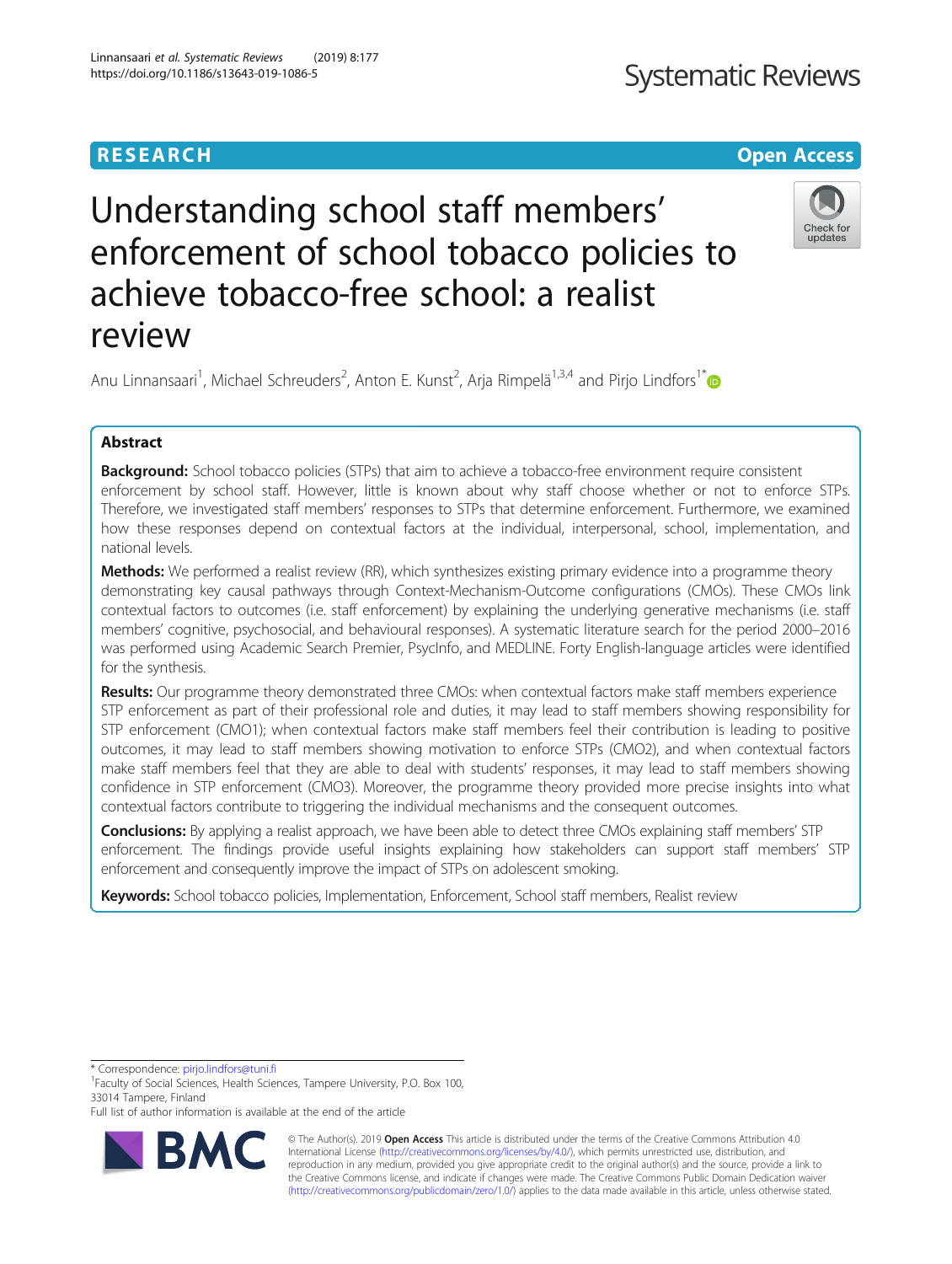# Background

School tobacco policies (STPs) aim to decrease adolescent smoking behaviour and exposure to second-hand smoke by restricting smoking only to certain areas or banning smoking completely in the school buildings and outside premises during school hours. The rationale for STPs is based on research evidence showing that (i) the onset of smoking usually occurs in adolescence, (ii) schools have a major influence on adolescent smoking uptake, and (iii) schools are significant settings for health promotion [[1\]](#page-8-0). Moreover, STPs receive wide public support [\[2\]](#page-8-0) and are considered an essential element in the tobacco de-normalizing process with the aim of making the future smoke-free [[3\]](#page-8-0).

Research shows that STPs effectively decrease adolescents' exposure to second-hand smoke [\[4](#page-8-0)–[6\]](#page-8-0), but evidence about their impact on smoking behaviour remains inconclusive [[7,](#page-8-0) [8\]](#page-8-0). Reviews have explained the conflicting evidence by highlighting the differences in the implementation of STPs, something that most studies have not adequately taken into account [\[7](#page-8-0), [8\]](#page-8-0). Implementation refers to the process of integrating and enforcing new practices within a setting  $[9]$  $[9]$ . A key element of implementation that improves the effectiveness of STPs on adolescent smoking behaviour is strict and consistent enforcement by school staff members [\[7](#page-8-0), [8](#page-8-0), [10\]](#page-8-0). According to Schreuders et al. [\[10](#page-8-0)], strict and consistent enforcement is important for three reasons. First, adolescents may make use of staff members who do not strictly enforce the smoking ban by using them as opportunities to smoke. Second, staff members' inconsistent enforcement may lead adolescents to perceive the smoking ban as unfair (e.g. different sanctions applied to different adolescents). Third, adolescents may start rebelling against the school's authority when the rules are perceived to be inconsistent.

While staff enforcement is important for the effectiveness of STPs, there is only a limited understanding of what determines the consistency of staff members in terms of STP enforcement. Research has demonstrated a connection between staff members' responses to STPs and the staff's actual enforcement behaviour. For instance, Gordon and Turner's [[11](#page-8-0)] study showed that the perceived effectiveness of STPs combined with the staff's personal and professional values, sense of authority, and perceived issues regarding their own safety influenced the staff's STP enforcement. These responses, in turn, likely depend on differences in context. A realist review  $[12]$  $[12]$  on the implementation of health promotion programmes in schools showed how the responses of staff members that are needed for adequate implementation depend on different school-level contextual factors. For example, teachers are more likely to devote their time and energy to programme implementation if they believe that they will get practical and educational support.

Most of the current literature on STP enforcement by staff members report either on the context or on the responses, but how these factors are connected is rarely explained. Our realist review will contribute to this gap in the current understanding by explaining how staff members' responses, which make up their STP enforcement, differ across contexts. The realist review is a suitable method, because it aims to explain how contextual factors (in our case, at the individual, interpersonal, school, implementation, and national levels) produce outcomes (in our case, staff enforcement) by specifying the underlying generative mechanisms (in our case, the staff's cognitive, psychological, and behavioural responses) [[13\]](#page-8-0). We aim to draw together existing evidence and build an evidence-based programme theory that answers the following question:

1. How do contextual factors at the individual, interpersonal, school, implementation, and national levels (Context) contribute to triggering staff members' cognitive, psychosocial, and behavioural responses (Mechanism) that may support their STP enforcement (Outcome)?

## Methods

A realist review is an explanatory method that aims to describe what works for whom, under what circumstances, and how. It synthesizes evidence into a programme theory explaining how differences in contexts may lead to outcomes by forming the enabling conditions that allow generative mechanisms to occur [[13\]](#page-8-0). The generative mechanisms are the underlying processes or hidden causal levers that account for how and why policies or programmes work to bring about changes in the reasoning and behaviour of individuals [[14\]](#page-8-0). The realist review consists of six iterative steps: (1) identifying the review questions; (2) formulating the initial programme theory; (3) searching for primary studies; (4) selecting and appraising the studies; (5) extracting, analyzing, and synthesizing relevant data; and (6) refining the programme theory [\[13\]](#page-8-0). Step 1 was done in the "Background" section above, and the remaining steps are reported below. We followed the RAMESES publication standards for realist reviews [\[15](#page-8-0)].

# Formulating the initial programme theory

The initial programme theory (Table [1](#page-2-0))—i.e. the initial understanding of the CMO configurations—was formulated between January and March of 2016. To build up the initial programme theory, we first read recent literature reviews on STPs [\[1,](#page-8-0) [7](#page-8-0), [8,](#page-8-0) [16\]](#page-8-0); policy reports and guidelines for STP implementation from Finland, which has a long tradition in implementing these policies [[17](#page-8-0)–[21\]](#page-8-0); and a review on the implementation of Health Promoting Schools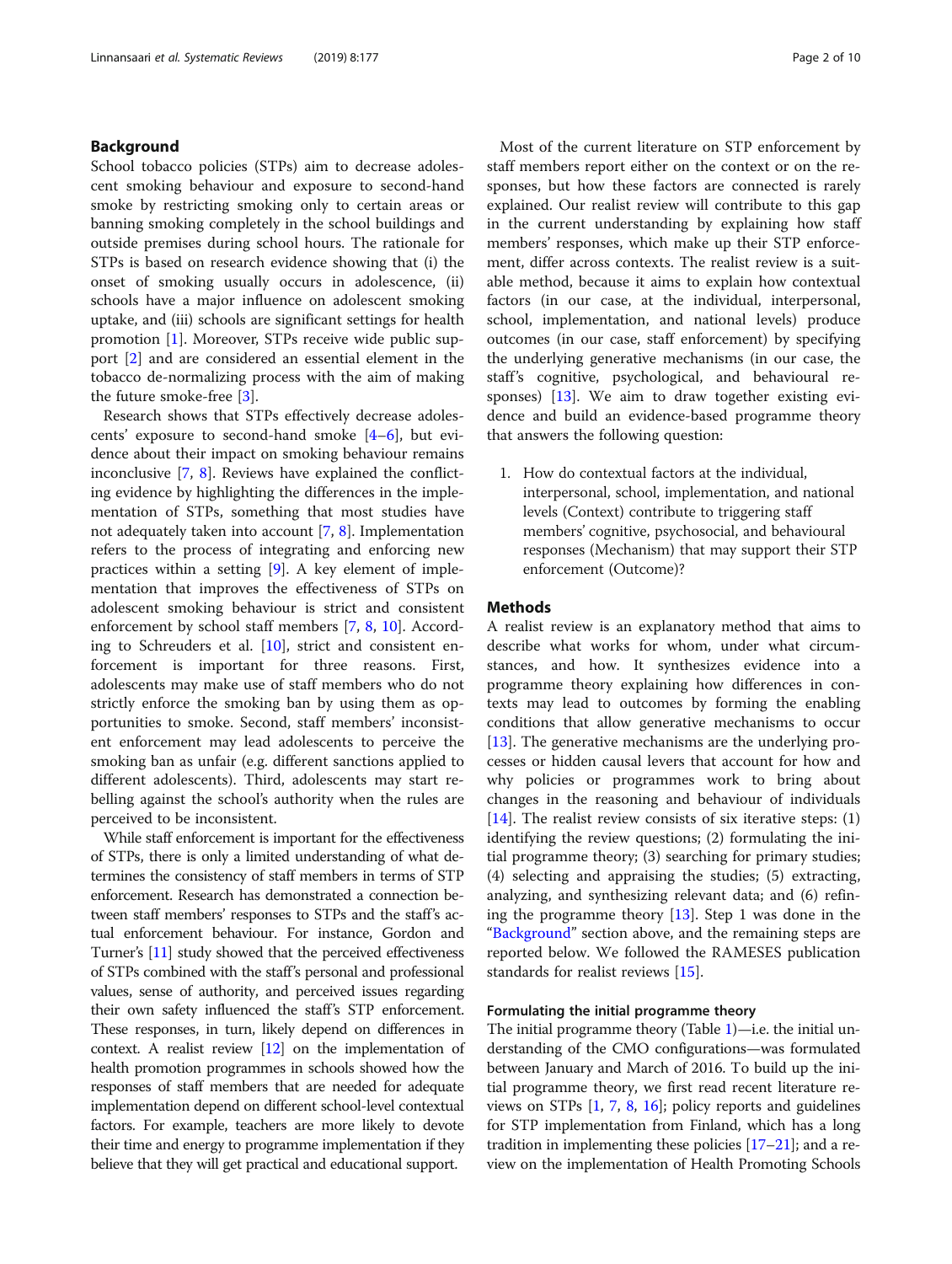<span id="page-2-0"></span>Table 1 Initial programme theory explaining how contextual factors may trigger mechanisms that influence staff's STP enforcement

CMO1: Alignment of staff and overall health promoting culture in the school (C), trigger staff's acceptance and readiness for STP enforcement (M), which may lead to staff members' STP enforcement (O)

CMO2: Inclusion of comprehensive and consistent STPs in school policy document that are packed up by legislation (C), trigger priority of abstinence from smoking at school and staff's significant role in ensuring that (M), which may lead to staff members' STP enforcement  $($  $\cap$  $)$ 

CMO3: Supportive leadership and management (e.g. senior management's actions) (C), trigger shared values and motivation for tobacco-free school among staff (M), which may lead to staff members' STP enforcement (O)

CMO4: Continuous and sustainable focus on STPs and other health issues in school (C), trigger changes in school smoking norms (M), which may lead to staff members' continuous STP enforcement (O)

(HPS) [[22](#page-8-0)]. These steps assisted us in identifying the relevant contextual factors. However, the above-mentioned materials did not provide us with sufficient understanding of the mechanisms that might occur and require further testing. Therefore, we interviewed people who had significant work experience in the implementation of STPs: an expert from the Finnish National Institute for Health and Welfare, a school principal, and three teachers from different schools. The interviews helped us to gain an understanding of what possible mechanisms may connect the identified contexts with staff enforcement. The RAMESES guidelines recommend the use of both scientific literature and expert experiences for the development of an initial programme theory [\[15](#page-8-0)]. Table 1 presents this initial programme theory.

## Searching for primary studies

Next, a systematic literature search was conducted to refine and substantiate the CMOs in the initial programme theory. The systematic search included two separate search strategies (Additional file [1](#page-8-0)) that were refined in collaboration with information specialists. The two searches were used to generate understanding about STP implementation (search strategy 1), and the implementation of health promotion in schools (search strategy 2). The second strategy was conducted because there is scarce literature on STP implementation, while there is a wealth of literature on the implementation of Health Promoting School concept (HPS) and school health promotion programmes. HPS concept and school health promotion programmes share the same setting and implementation processes, with staff members as key actors, and they therefore provide valuable evidence for refining and substantiating the CMOs in our initial programme theory. Searches were conducted using multiple databases from diverse disciplines (e.g. social sciences, psychology, education, health policy, and health sciences; see Additional file [1](#page-8-0)). The language was limited to English and the timeline was from January 2000 to March 2016. We chose to include articles only from 2000 onwards because of the large number of publications.

# Selecting studies and appraising their quality

Figure [1](#page-3-0) depicts the flow diagram of the searches and selection of the articles. Altogether, 14,685 unique articles were found. From these articles, we first screened titles and abstracts. To be selected further, an article had to provide information on one or more of the following themes: (1) STP implementation, (2) implementation of health promotion in schools, (3) mechanisms explaining staff members' perceptions and behaviour, (4) information on the school as a context, or (5) other contextual factors influencing STP enforcement in schools. Ninetytwo full-text articles were selected for further assessment after screening the titles and abstracts. Next, the same inclusion and exclusion criteria were applied to these 92 articles, and this process yielded 50 articles.

Next to articles on STP enforcement, we also included articles on STP adoption (i.e. the decision-making process to implement STPs) because implementation and adoption are not categorically distinct processes.

From the remaining 50 articles, we highlighted the relevant pieces of evidence for our study, and following the RAMESES publication standards for realist reviews, a quality appraisal for relevance and rigour was made for these selected pieces of evidence [[15](#page-8-0)] (Additional file [3](#page-8-0)). The relevance of the articles with the selected pieces of evidence was assessed according to the extent to which they refined, confirmed, or added to the initial programme theory. Articles with a select piece of evidence that provided in-depth information on mechanisms were defined as "thick". Articles that did not describe mechanisms but provided other relevant information—e.g. understanding on context—were defined as "thin". Seventeen articles did not provide "thick" or "thin" evidence, and they were therefore excluded.

The rigour of the selected pieces of evidence was assessed by examining each article's sample, data collection, and methods of analysis before determining how these features might affect the validity of the evidence. The quality appraisal of rigour was conducted as the last of all the steps; none of the remaining articles was excluded at this point. Two authors (AL, PL) worked together during the selection and appraisal of the studies, and all articles included in the final synthesis were examined and approved by both authors. In addition to the evidence found through the systematic search, seven articles published before or after the timeline of the search were included, as they provided valuable evidence for analysis. These articles were found through citation searching from the articles included and manual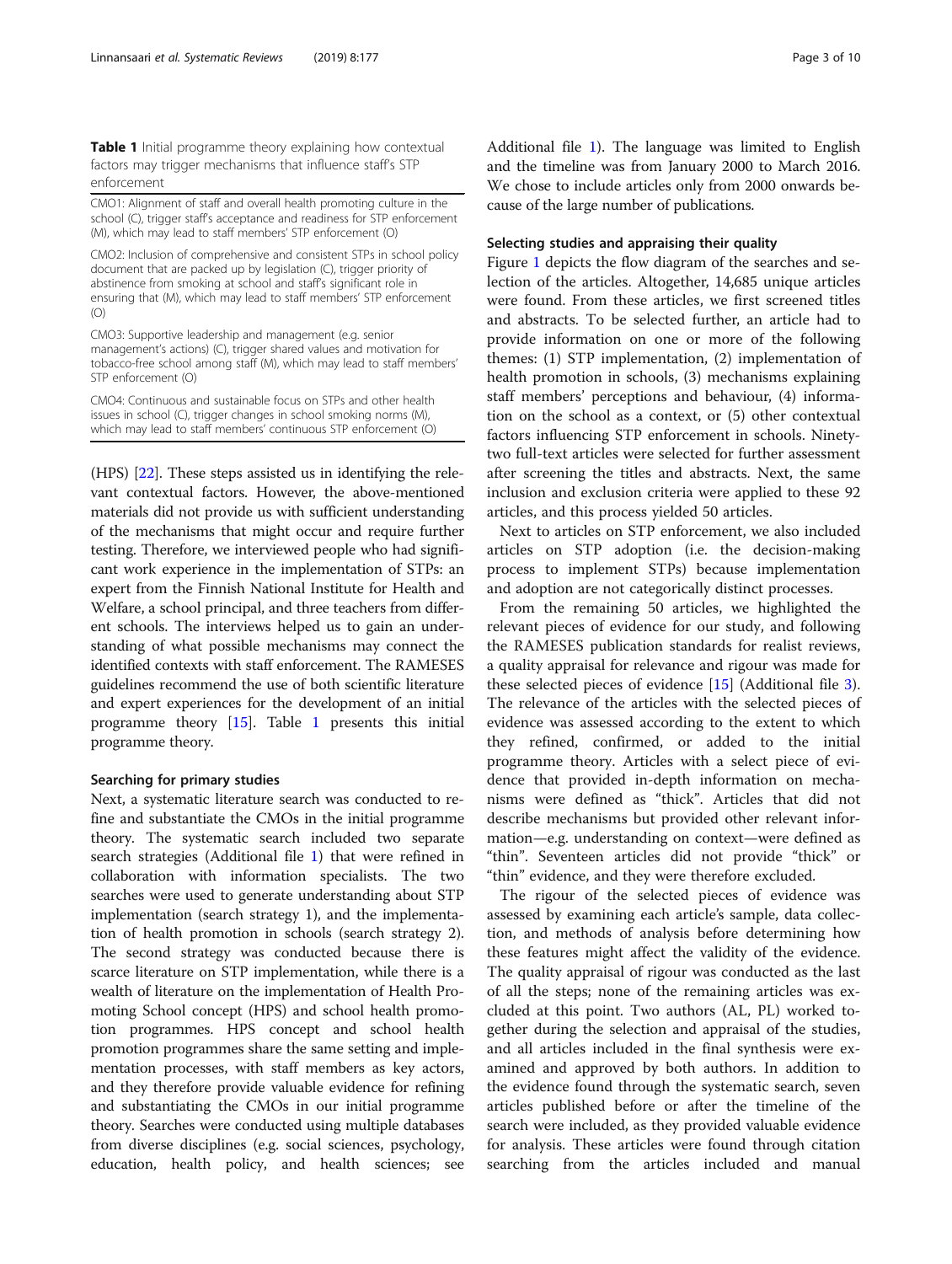<span id="page-3-0"></span>

searches of the latest publications. The final number of articles was forty. Additional file [2](#page-8-0) outlines the key characteristics of the selected studies.

### Extracting, analyzing, and synthesizing relevant data

The first author extracted the relevant pieces of evidence from the selected articles in order to refine or substantiate the initial programme theory. We began the synthesis with the "thick" evidence by studying how contexts, mechanisms, and the staff members' enforcement are connected. Finally, the CMO configurations were compared to the thinner evidence to reveal further contextual refinements. The findings were reflected upon by the authors for a period of 1 month. All authors approved the final programme theory.

# Results

We revised the initial programme theory into a refined programme theory. The refined programme theory revised the initial outcome "staff members' STP enforcement" into three sub-outcomes: responsibility, motivation, and confidence in STP enforcement. In addition, the refined programme theory includes many new contextual factors (see Table [2](#page-4-0)).

The refined programme theory features three CMOs: when contextual factors make staff members experience STP as part of the school staff's professional role and duties, it may lead to staff members showing responsibility for STPs enforcement (CMO1); when contextual factors make staff members feel their contribution is leading to positive outcomes, it may lead to staff

members showing motivation for STP enforcement (CMO2); and when contextual factors make staff members feel that they are able to deal with students' responses, it may lead to staff members showing confidence for STP enforcement (CMO3). The remainder of the "Results" section elucidates each of these CMOs using the evidence that was found during the synthesis.

# CMO1: When contextual factors (C) make staff experience STP as part of the school staff's professional role and duties (M), it may lead to staff members showing responsibility for STP enforcement (O)

Staff members tend to commit to enforcement only when they know what is expected of them—i.e. they know what their duties are  $[12, 22-26]$  $[12, 22-26]$  $[12, 22-26]$  $[12, 22-26]$  $[12, 22-26]$  $[12, 22-26]$ . Gordon and Turner  $[11]$  $[11]$  $[11]$ found that uncertainty regarding whether intervention in student smoking was expected or simply desirable in school policies led to variations in the behaviour of school staff. Therefore, anchoring health promotion and STPs in school policies as well as clearly communicating the staff members' duties in STP enforcement—preferably through written policy—may remove any ambiguity as to what is expected, and it may increase the staff's responsibility for enforcement [[11,](#page-8-0) [22,](#page-8-0) [26](#page-9-0)–[33\]](#page-9-0).

In addition to written policies, the senior management's role in outlining the school values and policies and directing the enforcement is emphasized [\[12](#page-8-0), [25](#page-9-0), [29](#page-9-0), [30,](#page-9-0) [33](#page-9-0), [34\]](#page-9-0). For instance, the senior management's commitment to STPs may affect the staff members' perception of the policy's importance [\[12](#page-8-0), [25,](#page-9-0) [29](#page-9-0), [30,](#page-9-0) [33,](#page-9-0) [34](#page-9-0)]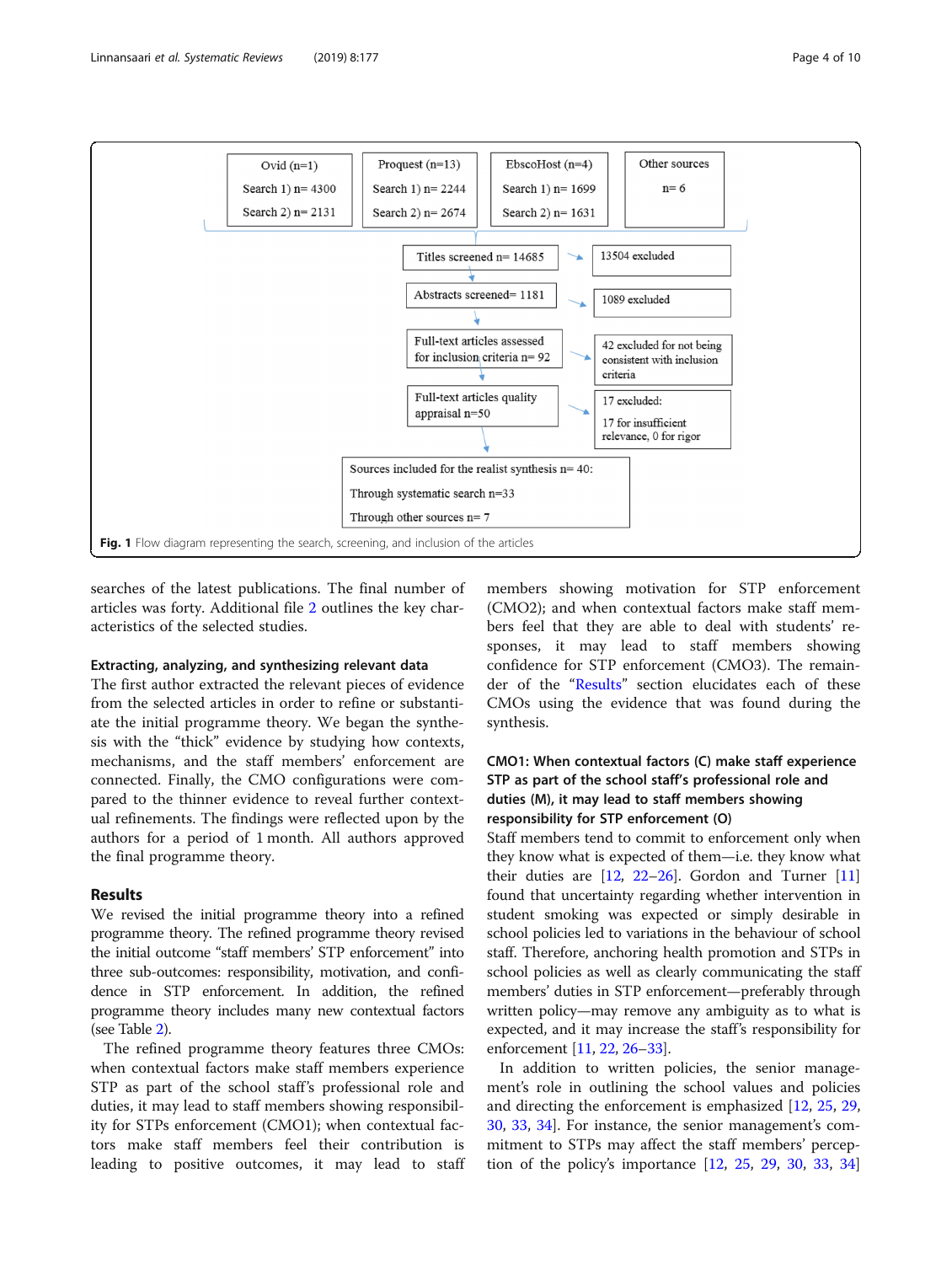<span id="page-4-0"></span>Table 2 Refined program theory explaining how factors at different contextual levels may trigger mechanisms that influence staff's responsibility, motivation and confidence for STP enforcement

|  | Factors at different contextual levels                                                                                                                                                                                                                                                                                                                    | Mechanism                                                                                    | Outcome                               |
|--|-----------------------------------------------------------------------------------------------------------------------------------------------------------------------------------------------------------------------------------------------------------------------------------------------------------------------------------------------------------|----------------------------------------------------------------------------------------------|---------------------------------------|
|  | CMO1 · Individual<br>Staff's professional identity and values, e.g. health promotion vs academic<br>education                                                                                                                                                                                                                                             | Staff experience STPs part of the<br>school staff's professional role and<br>duties          | Responsibility for<br>STP enforcement |
|  | • Interpersonal<br>Staff's perceptions on the influence of enforcement to staff-student<br>relationships                                                                                                                                                                                                                                                  |                                                                                              |                                       |
|  | $\cdot$ School<br>Existing workload and the significance of tobacco issue in school                                                                                                                                                                                                                                                                       |                                                                                              |                                       |
|  | · Implementation components<br>Anchoring and communicating STP, including staff abstinence from smoking<br>during school hours, as part of the school's core tasks and all staff's role and<br>duties through written policies and senior management's engagement; come<br>up with enforcement practices that do not threaten staff-student relationships |                                                                                              |                                       |
|  | • National<br>Legislation on STP and on tobacco in wider environment, e.g. ban on smoking<br>in public places                                                                                                                                                                                                                                             |                                                                                              |                                       |
|  | CMO <sub>2</sub> · Individual<br>Staff's perceptions on schools general ability to influence student smoking<br>Student's characteristics (e.g. nicotine addiction)                                                                                                                                                                                       | Staff perceive that their contribution is Motivation for STP<br>leading to positive outcomes | enforcement                           |
|  | · Interpersonal<br>Other staff members' participation to the enforcement                                                                                                                                                                                                                                                                                  |                                                                                              |                                       |
|  | · Implementation components<br>Coming up with strategies to tackle enforcement problems (e.g. smoking<br>relocation that increase visibility, non-effective enforcement practices for stu-<br>dents with nicotine addiction) e.g. to avert inconsistent enforcement among<br>staff, communicating staff about the progress achieved with STP              |                                                                                              |                                       |
|  | • National<br>Conformity in tobacco norms and aims between school and wider society (i.e.<br>back up for STP)                                                                                                                                                                                                                                             |                                                                                              |                                       |
|  | CMO3 · Individual<br>Staff member's own smoking status<br>Student's characteristics (e.g. physical or verbal aggression)                                                                                                                                                                                                                                  | Staff feel that they are able to deal<br>with students' responses                            | Confidence for<br>STP enforcement     |
|  | • Interpersonal<br>Staff's familiarity with the student                                                                                                                                                                                                                                                                                                   |                                                                                              |                                       |
|  | · Implementation components<br>Communicating all staff's authority for STP enforcement and strengthening staff<br>members' skills to enforce with difficult or unfamiliar students                                                                                                                                                                        |                                                                                              |                                       |
|  | • National<br>Legislation on STP and on tobacco in wider environment, e.g. ban on smoking<br>in public places                                                                                                                                                                                                                                             |                                                                                              |                                       |

and further promote the staff's responsibility for enforcement [[11,](#page-8-0) [22,](#page-8-0) [31,](#page-9-0) [35](#page-9-0)]. Conversely, STP enforcement is perceived of as challenging when the senior management is not engaged [\[25,](#page-9-0) [29\]](#page-9-0).

Staff members who perceive that health promotion e.g. protecting students from the harmful effects of smoking—is compatible with their professional identity, and values show more responsibility for STP enforcement [[5,](#page-8-0) [23,](#page-8-0) [36](#page-9-0)]. On the other hand, those staff members who do not consider health promotion a professional duty and have a "philosophical resistance" to modifying adolescents' health behaviour show less responsibility for intervening in student smoking [[11,](#page-8-0) [23,](#page-8-0) [24](#page-8-0), [37](#page-9-0)–[39](#page-9-0)]. Some staff members may not consider STP enforcement their duty because they think it distracts from the core task of education: "People forget that we're a school, focusing on the education of students" [\[23\]](#page-8-0).

Staff members' perceptions of whether their own smoking influences student smoking may have an impact on the staff members' responsibility for STP enforcement. When staff members consider themselves non-smoking role models for students, they may also acknowledge STPs as part of the school's core task [[40](#page-9-0)–[42\]](#page-9-0): "We made people (staff members) aware of what kinds of messages we're sending to our children through tobacco use. When you put it in light of the youths, people are willing to comply" [[40](#page-9-0)]. Furthermore, when staff members perceive that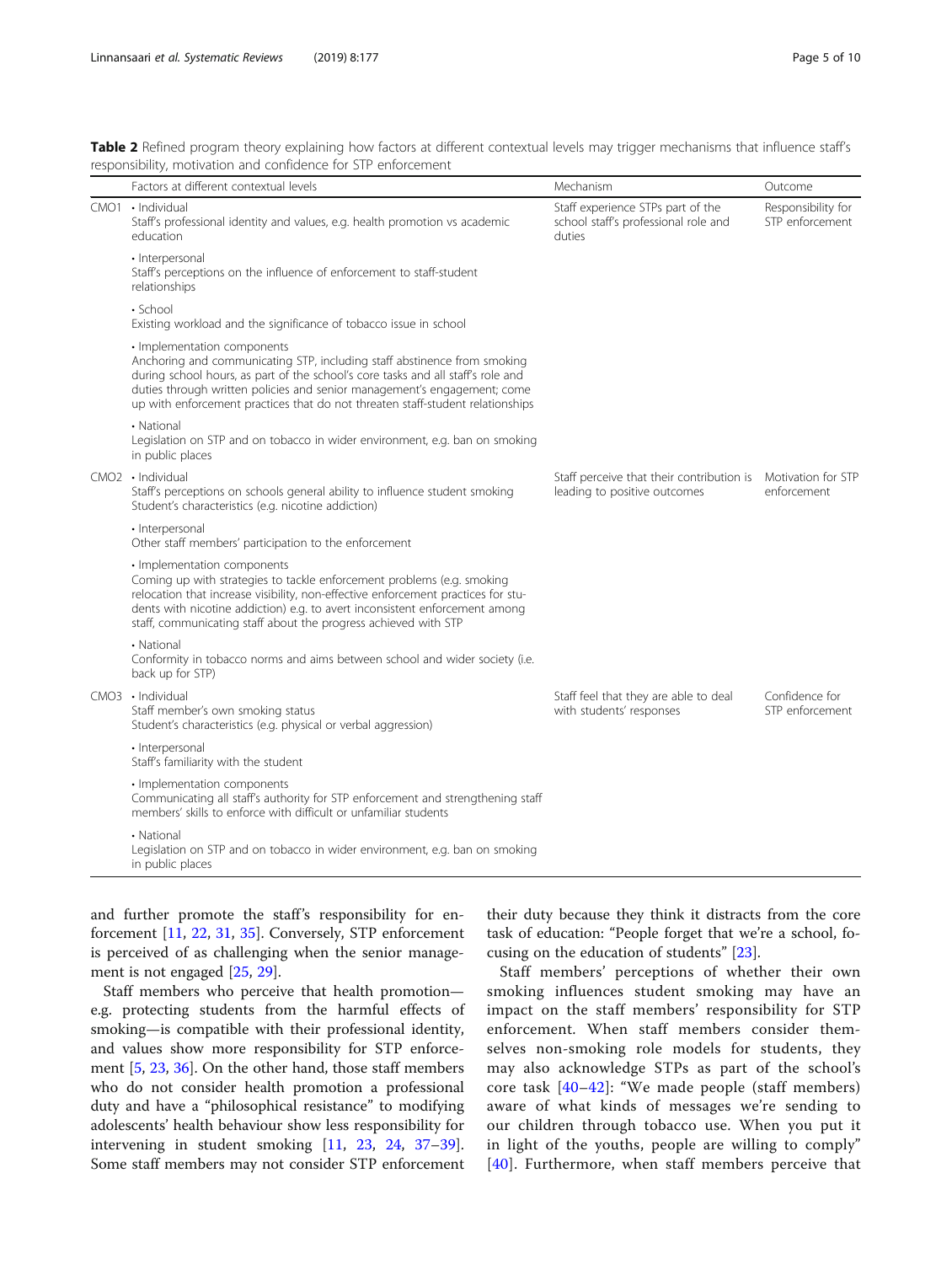students support STPs and expect staff to set an example, it may reinforce their responsibility and enforcement: "Hearing from students was the most effective, hearing from them that adults and schools should be setting examples" [[40\]](#page-9-0).

National legislation on STPs could be utilized to strengthen the staff's responsibility for STP enforcement. When national legislation compels schools to enforce STPs, the mandatory nature of the laws may make staff members feel more responsible for enforcement [\[33,](#page-9-0) [43](#page-9-0), [44\]](#page-9-0). Other tobacco legislation, such as smoking bans in public places, may also increase the acceptance of STPs and in this way increase the staff members' responsibility for enforcement [[11,](#page-8-0) [45](#page-9-0)–[49](#page-9-0)].

The staff's perceptions of the influence of STP enforcement on staff-student relationships may affect feelings of responsibility for enforcement. If intervening in student smoking clashes with the type of relationship staff members wish to have with students, or which the staff perceive to be the basis for effective collaboration, the inconsistency may lead to prioritizing good relationships over enforcing STPs: "You don't learn to manage them [pupils] by creating lots of rules and making sure that you enforce them. You manage them by establishing the relationship and working with the child, not against the child, and through that relationship to an understanding that there is a way of working together which is in both our interests. And that would be my attitude towards smoking." [\[11](#page-8-0)].

School working conditions, like overwork and smoking not being considered a priority health issue, may influence the staff's responsibility for STP enforcement. For instance, perceptions of responsibility may decrease when the school is burdened with other tasks [\[11,](#page-8-0) [23](#page-8-0), [24,](#page-8-0) [36,](#page-9-0) [43](#page-9-0)] or when other health issues are considered a greater priority [[11,](#page-8-0) [43](#page-9-0), [50\]](#page-9-0): "If you were going to really look at what the health issues are, smoking isn't the most important one" [\[43](#page-9-0)].

# CMO2: When contextual factors (C) make staff perceive that their contribution is leading to positive outcomes (M), it may lead to staff members showing motivation for STP enforcement (O)

When staff members believe that STP have positive outcomes for the school, staff, or students, it may trigger their motivation for STP enforcement [\[12](#page-8-0), [23,](#page-8-0) [24](#page-8-0), [32](#page-9-0), [51,](#page-9-0) [52](#page-9-0)]. Staff members' perceptions of whether the school is generally able to influence adolescent smoking may affect their outcome expectations and motivation for enforcement [[11](#page-8-0), [50](#page-9-0)]. For instance, if staff members think that peers, parents, and social norms play a more significant role in adolescent smoking than the school, it may compromise their motivation to enforce STPs [\[11,](#page-8-0) [45](#page-9-0)–[49\]](#page-9-0).

The behaviour of colleagues is one factor that may influence staff members' perceptions of the ability of STPs

to make an impact. If staff members witness their colleagues turning a blind eye to student smoking, their positive expectations of being able to make an impact on students—and thus their motivation to enforce STPs—may decrease [\[11](#page-8-0), [23](#page-8-0), [31](#page-9-0)]. Staff considered the participation of all personnel—i.e. senior management, teaching staff, and non-teaching staff—in STP enforcement to be crucial in influencing student smoking and normalizing smoking bans as a part of the school culture (i.e. becoming a tobacco-free school) [\[31](#page-9-0), [53](#page-9-0)].

In addition, the characteristics of the smoking student may influence the staff members' expectations on enforcing STPs. For instance, recognizing a student's tobacco addiction may cause a contradiction with the staff members' motivation to enforce STPs, because intervening could be considered "fire-fighting" rather than solving the smoking problem [\[49\]](#page-9-0). The school policy on the consequences of breaking the smoking ban was particularly important when dealing with addicted students, as staff members preferred supportive rather than punitive measures [[29,](#page-9-0) [43,](#page-9-0) [49\]](#page-9-0).

Pearson et al.'s [\[12](#page-8-0)] study showed that beliefs about policy effectiveness may change during the implementation process when the positive results are witnessed and valued. Pickett's [\[48](#page-9-0)] study showed that staff members' support for the policy increased when they witnessed a decrease in student smoking after implementing the smoking ban. Conversely, when the ban was considered ineffective, a return to designated smoking areas received support from staff members [\[48\]](#page-9-0). Therefore, schools may increase staff members' positive outcome expectations and thus motivation for STP enforcement through consistent practices like monitoring, evaluating, and communicating the improvements and effectiveness of STPs [\[29](#page-9-0), [38](#page-9-0), [54](#page-9-0)–[58\]](#page-9-0).

STP enforcement may also have negative outcomes that influence the staff's attitudes towards STPs and their motivation for enforcement [\[24](#page-8-0), [25,](#page-9-0) [29,](#page-9-0) [33,](#page-9-0) [40,](#page-9-0) [42,](#page-9-0) [51](#page-9-0), [59](#page-9-0)]. Smoking relocation (e.g. from hidden smoking places to the boundaries of the school) was the most often reported negative outcome of STP enforcement, which also decreased the positive outcome expectations of the effectiveness of STPs [[29](#page-9-0), [43\]](#page-9-0). The relocation of smoking often increased the visibility of smoking, which staff considered harmful for the de-normalization of smoking in the school [[24](#page-8-0), [31\]](#page-9-0) and for the school's image, and this therefore influenced the staff's motivation to enforce the STPs [\[24](#page-8-0), [29](#page-9-0), [46](#page-9-0)]: "We'd rather have people hidden at a couple of places throughout the campus than have a large group of smokers as the first thing people see when they arrive" [[29](#page-9-0)]. Furthermore, the relocation of smoking caused a nuisance to the school's neighbours [\[24](#page-8-0), [29,](#page-9-0) [43,](#page-9-0) [47\]](#page-9-0) and raised concerns over safety when students left the school grounds to smoke [\[27](#page-9-0), [29](#page-9-0), [46](#page-9-0)–[48](#page-9-0), [53\]](#page-9-0).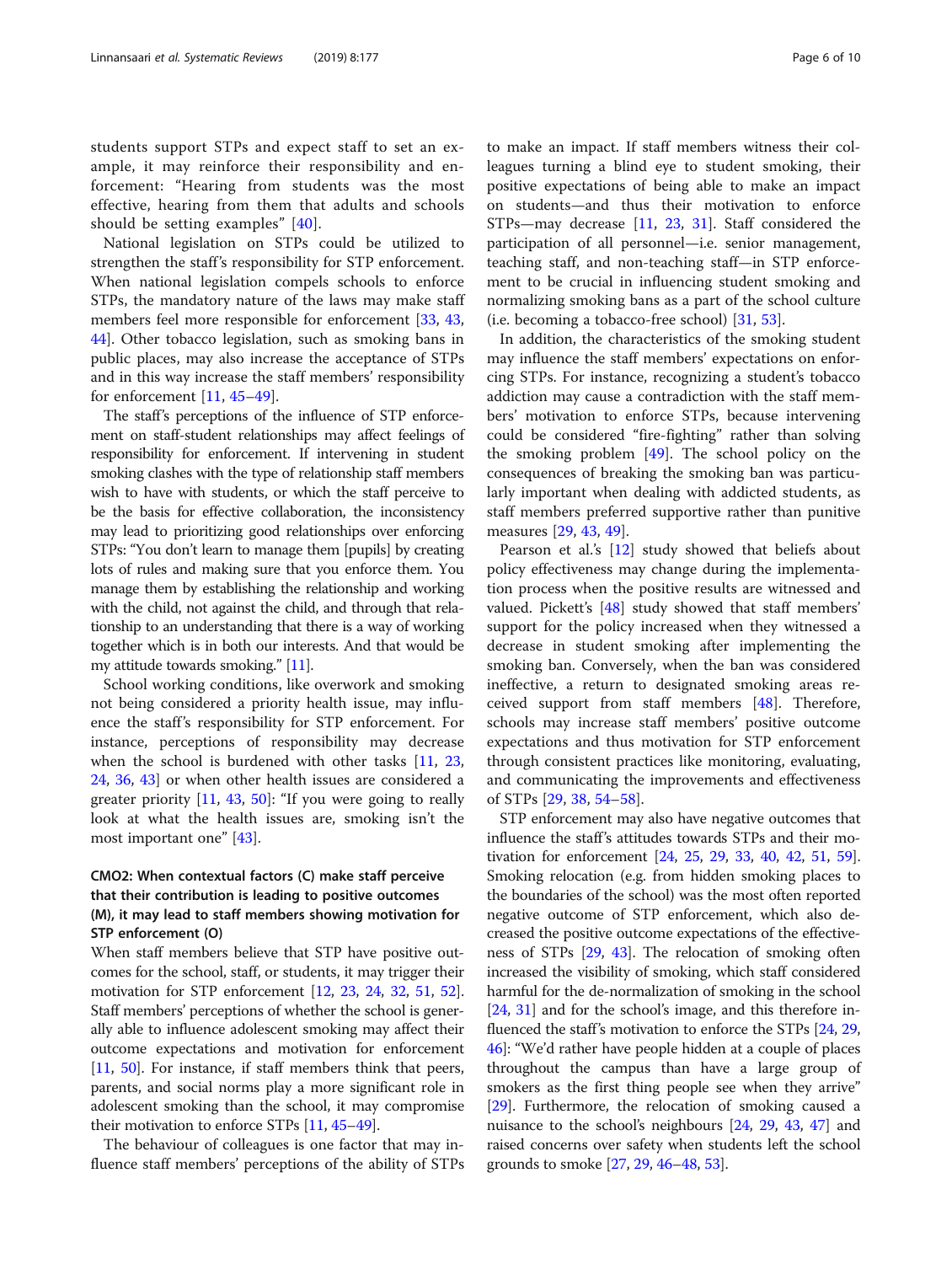The national context may also play a part in smoking relocation in schools. Existing legislation rarely prohibits smoking in school surroundings, and thus it restricts and sets limits on the staff members' jurisdiction [[12](#page-8-0), [22](#page-8-0)–[26](#page-9-0)]. The lack of rules and legal authority to intervene demotivate staff members to enforce the STPs, because the outcomes of the enforcement are negative and visible: "It is legal for kids to smoke on public property, whether that property is one inch or one mile away from school property" [\[46](#page-9-0)]. Furthermore, the school may not be entitled to issue sanctions for smoking outside school grounds  $[11, 29, 46, 47]$  $[11, 29, 46, 47]$  $[11, 29, 46, 47]$  $[11, 29, 46, 47]$  $[11, 29, 46, 47]$  $[11, 29, 46, 47]$  $[11, 29, 46, 47]$  $[11, 29, 46, 47]$ , which the students are also aware of: "they're just going to tell me, 'you're nothing to do with me', you know they're not in the school..." [\[11](#page-8-0)]. This limited authority to intervene, even when smoking is clearly visible just outside the school premises, decreased the motivation of staff to enforce STPs [[11,](#page-8-0) [29](#page-9-0), [46,](#page-9-0) [47\]](#page-9-0). One way to tackle smoking relocation is, for instance, to prohibit students from leaving the school grounds during the school day [[11,](#page-8-0) [31\]](#page-9-0).

# CMO3: When contextual factors (C) make staff feel that they are able to deal with students' responses (M), it may lead to staff members showing confidence for STP enforcement (O)

Staff commit to enforcement when they feel confident enough to intervene in student smoking [\[12](#page-8-0), [22](#page-8-0)–[26](#page-9-0)]. This level of confidence, in turn, depends considerably on the staff members' feelings about their ability—e.g. skills—to deal with the adolescents' responses. The characteristics of students influence the staff members' perceptions of their ability and thus confidence to enforce the STPs, as smoking students were sometimes perceived of as being dismissive of the staff members' authority or indifferent to the consequences of getting caught [\[49](#page-9-0)]. Staff were also discouraged from intervening if they expected the student might be threatening [[11,](#page-8-0) [47](#page-9-0)]. In addition, sometimes the staff members' lack of familiarity with a student decreased their ability to strictly intervene in smoking: "the pupils' lives can be so complicated and me just coming in there and giving them a row for smoking might be so trivial compared to what's going on in their house" [[11\]](#page-8-0).

The staff members' own personal smoking habits may also decrease their ability—e.g. authority—to intervene in student smoking. Staff members who smoke may feel that they are not fully entitled to take action against student smoking, and students may use the staff member's smoking as an argument against enforcement [[28](#page-9-0), [29,](#page-9-0) [31\]](#page-9-0).

At the national level, legislation compelling schools to implement STP strengthens staff's abilities to intervene in student smoking, because government rules stand as a backbone and give staff authority for enforcing with criticizing students [[6](#page-8-0), [29,](#page-9-0) [43\]](#page-9-0). Legislation may also indirectly decrease the students' negative responses, as legislation on smoking bans in society (e.g. restaurants, bars, workplaces) gradually de-normalize smoking, which may make staff intervening in student smoking acceptable and expected behaviour [\[24,](#page-8-0) [29,](#page-9-0) [51](#page-9-0), [53,](#page-9-0) [59\]](#page-9-0).

# **Discussion**

The purpose of our realist review was to improve our understanding of why staff members in some schools enforce STPs more consistently than others by explicating how contextual factors at the individual, interpersonal, school, implementation, and national levels contribute to triggering school staff members' cognitive, psychosocial, and behavioural responses (mechanism), which may in turn influence their enforcement behaviour (outcome). We discovered three generative mechanisms, which we integrated into a programme theory.

CMO1: When contextual factors make staff experience STP as part of their professional role and duties, it may lead staff members' responsibility for STP enforcement. Key contextual factors that may trigger responsibility are the staff members' professional identity and values (e.g. they appreciate school health promotion) and perceptions that enforcement does not considerably burden them or negatively influence staff-student relationships.

CMO2: When contextual factors make staff perceive that their contribution is leading to positive outcomes, it may lead to staff's motivation for STP enforcement. Key contextual factors that may trigger motivation are the staff members' perception that schools can compensate for negative peer and family influences and their perception that all colleagues are doing their part and participating in enforcement.

CMO3: When contextual factors make staff feel that they are able to deal with students' responses, it may lead to staff's confidence for STP enforcement. Key contextual factors are the staff members' own smoking status, non-familiarity with students, and the expectation that students will respond aggressively. Although the programme theory presents the CMOs separately, they are interconnected, as the staff's responsibility (CMO1) and confidence in STP enforcement (CMO3) influence the consistency of all staff members in enforcing STPs. This further triggers the staff's outcome expectations and motivation for STP enforcement (CMO2).

This was the second realist review looking at how to facilitate staff members' implementation of health promotion policies/programmes in the school context. Pearson et al.'s [\[12\]](#page-8-0) review showed how the implementation of programmes in schools could be supported by focusing on contextual factors at the school level. Our review extends this work by demonstrating that it is also important to examine and address the influence of contextual factors beyond the school level when aiming to understand and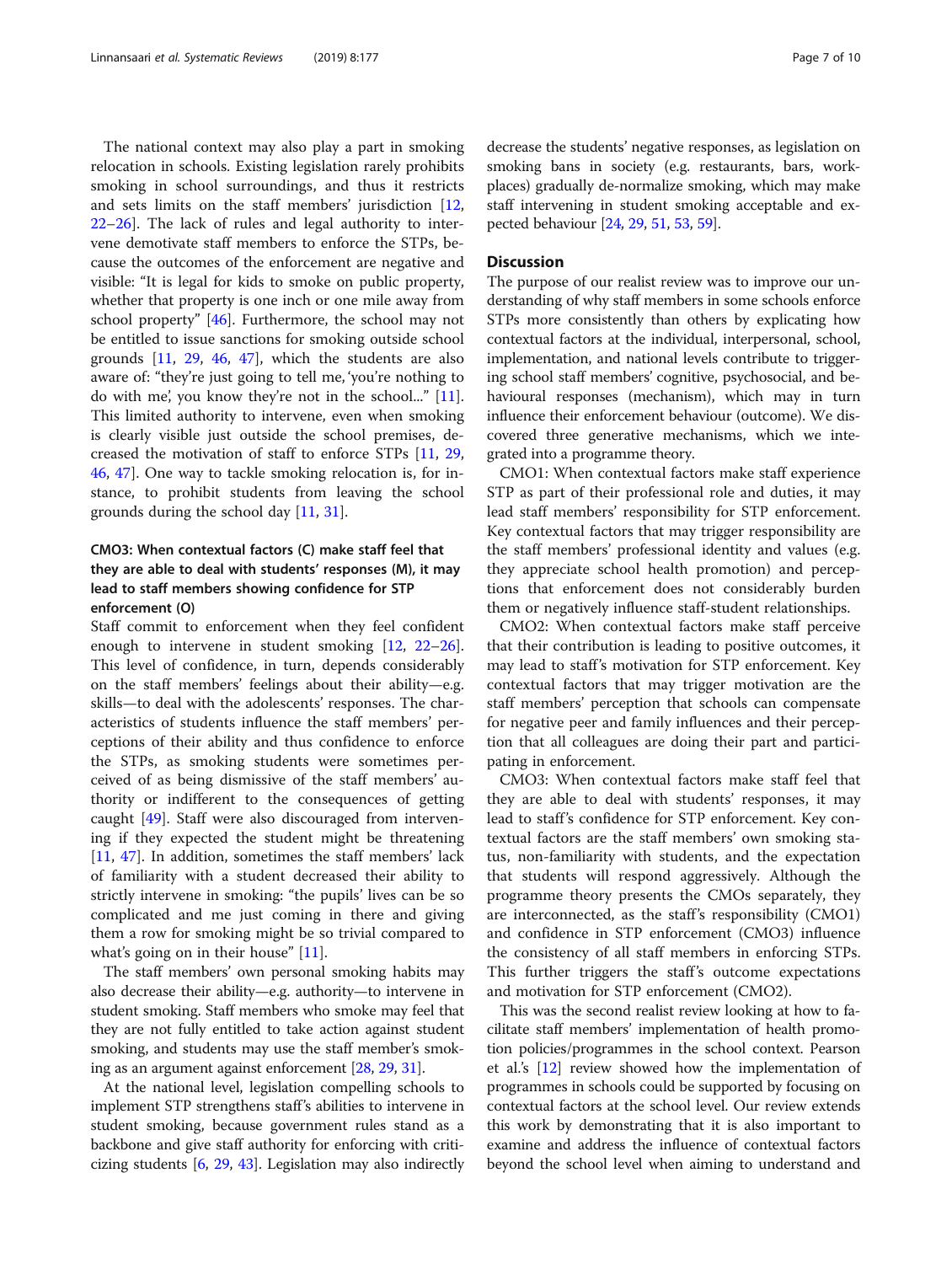improve the staff's implementation. The school is thus not the only stakeholder that should be held accountable for safeguarding the effective implementation of school health promotion policies/programmes.

Prior studies examining programme implementation in schools have pointed out that support from senior management is a key element in successful implementation, yet they did not explicate in detail why this is the case [[12](#page-8-0), [60](#page-9-0)]. Our results indicate that this support is important because the senior management plays a central role in developing the school culture, practices, and values that influence the staff's feeling of responsibility for enforcement (CMO1). Individual teachers or groups of teachers can act as champions for health promotion, but in a long run, they also need support from the senior management. Based on related literature in health care settings [\[61\]](#page-9-0), we also expect that support from the senior management influences staff's expectations of a positive outcome (CMO2) and staff's feeling of confidence (CMO3). Senior management could, for instance, deal with students who disrespect an intervention by a staff member who is lower down in the hierarchy, therewith increasing staff's confidence to intervene.

A novel finding was the importance of staff members' collective STP enforcement for individual staff members' expectations of a positive outcome. Earlier research on STPs had already demonstrated that the consistency of staff members' enforcement influences the impact of STPs on adolescent smoking [\[7,](#page-8-0) [8](#page-8-0), [10](#page-8-0)], and our results explain this by showing that colleagues who turn a blind eye to student smoking compromise other staff members' expectations of a positive outcome and consequently the motivation for enforcement (CMO2). This explanation fits with the normalization process theory [[62\]](#page-9-0), which underlines that the contribution of all staff is important for policies to become embedded in specific social contexts. Our results can also be reflected in the theoretical framework of schools as complex adaptive systems (CAS) [[56](#page-9-0)] to highlight how each staff member's behaviour influences the school dynamics and vice versa.

# Practical recommendations

The results show that staff members' positive outcomes may decrease if implementing and enforcing smoking bans on the school premises leads to smoking outside the school's boundaries and increased smoking visibility. A solution at the school level could be to prohibit students from leaving the grounds during school hours that is, making the school hours a smoke-free time for all adolescents. However, one may question whether such a rule would not lead to adverse effects for the most vulnerable students. A more feasible solution may be to adopt a government policy that permits schools to enforce the smoking rules during school hours outside the areas that fall under schools' formal jurisdiction.

The results also demonstrate the significance of staff members' collective STP enforcement, highlighting the importance for schools to engage all staff members in the enforcement of STPs. There were many reasons explaining why individual staff members may not enforce the rules, but one important reason was that staff members question the impact of punitive sanctions for nicotine dependent students. Therefore, it is important for schools to find ways to support nicotine-dependent adolescents; otherwise, staff members will remain reluctant to enforce the rules, in turn, decreasing the overall impact of the STP [\[10](#page-8-0)].

Schools should be motivated not only to aim at promoting adolescents' academic outcomes, but also to contribute to the students' overall health and well-being. The results indicate that national policies have an important role to play in making staff members feel that STP enforcement—and health promotion more generally—is part of their professional role. Finland is an example of a country where national laws on education and health presume co-operation between sectors in the education and welfare activities of schools. A basic education law [\[63](#page-9-0)] also aims to promote student health and well-being and to develop a school culture that promotes both learning and well-being. Furthermore, a specific law [\[64\]](#page-9-0) stipulates school and student welfare activities. The ability of schools to apply and integrate interventions and health promotion programmes in their basic activities in a way that generates permanent effects is nationally monitored on a regular basis [\[65\]](#page-9-0).

# Limitations and future research

The programme theory explains under what conditions staff members feel responsible, motivated, or confident (i.e. generative mechanisms) to enforce STPs. However, the main limitation is that the programme theory is unable to differentiate the relative influence of the contextual factors and generative mechanisms on actual staff members' enforcement behaviour. Such questions of relative influence are best addressed in future studies using quantitative methodologies.

Another limitation is that evidence on contextual factors at the school and intrapersonal levels was scarce. Future research should focus in more detail on these school and intrapersonal level factors, because they are likely easier to tackle by schools and local stakeholders compared to national-level factors. For instance, our results show that staff experience difficulties in enforcing STPs when they know students are addicted to nicotine, yet evidence on possible solutions to this problem remains absent.

# Conclusions

By applying a realist approach, we have been able to detect three CMOs that explain school staff members' STP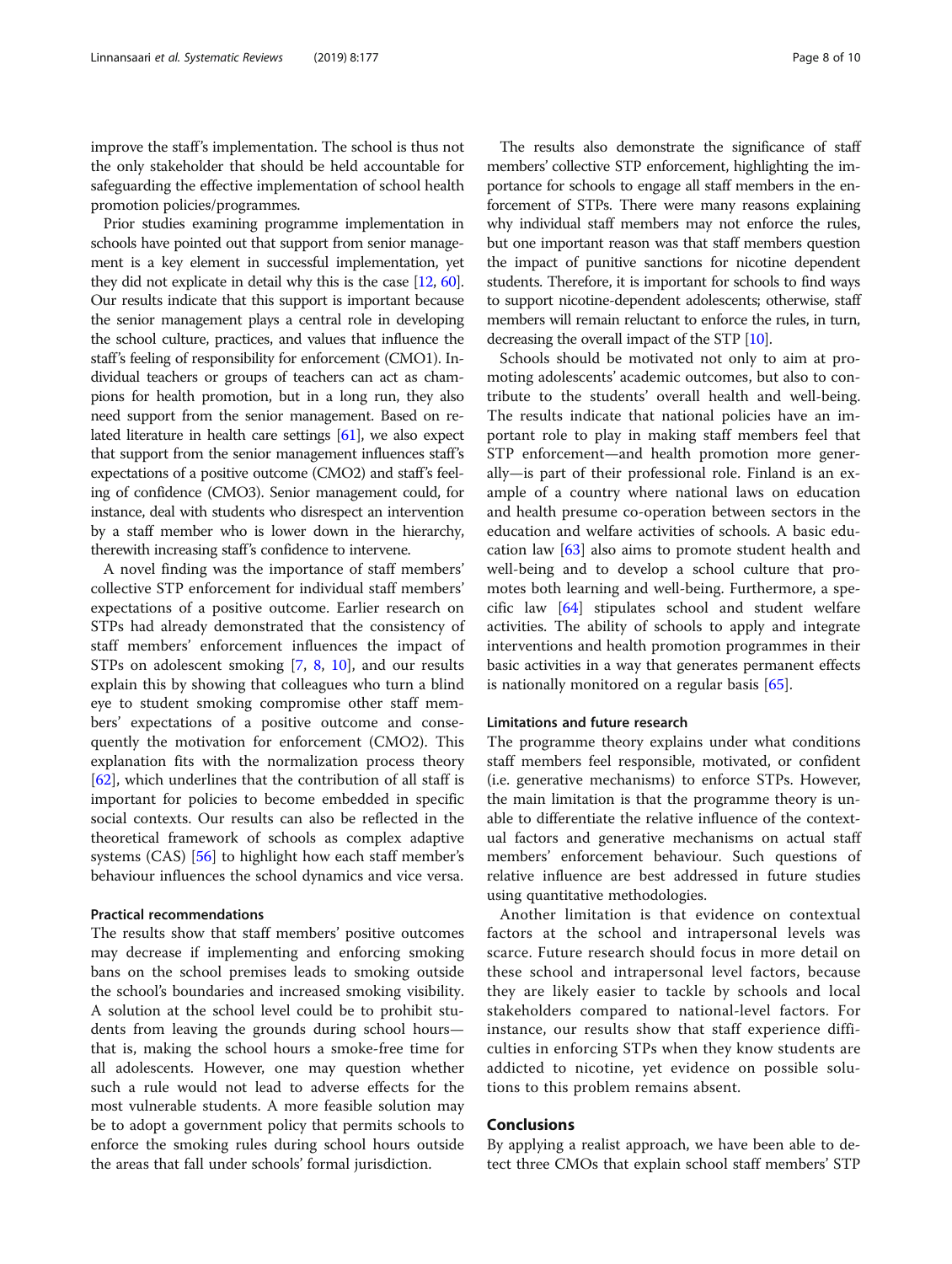<span id="page-8-0"></span>enforcement. We have extended the contemporary understanding of the complexity of implementation in the school context by thoroughly specifying how contextual factors at different levels (e.g. the individual, interpersonal, school, implementation, and national) may influence staff members' STP enforcement. The study offers insights for policymakers and stakeholders on how to support staff members' STP enforcement and thereby the effectiveness of STPs on adolescent smoking.

# Additional files

[Additional file 1:](https://doi.org/10.1186/s13643-019-1086-5) Search strategy. (DOCX 155 kb)

[Additional file 2:](https://doi.org/10.1186/s13643-019-1086-5) Main characteristics of the included studies. (DOCX 36 kb) [Additional file 3:](https://doi.org/10.1186/s13643-019-1086-5) RAMESES publication standards: realist syntheses. (DOCX 15 kb)

#### Abbreviations

HPS: Health Promoting School; MEDLINE: US National Library of Medicine premier bibliographic database; PsycInfo: Resource for abstracts and citations of behavioural and social science research; RAMESES: Realist and Metanarrative Evidence Syntheses; RR: Realist review; STP: School tobacco policies

#### Acknowledgements

The authors thank the school teachers and the specialist from the Finnish National Institute for Health and Welfare who agreed to participate in consultative interviews.

#### Authors' contributions

AL, PL, AK, MS, and AR conceptualized the study. AL and PL designed the initial programme theory. AL executed the search, managed the review process, and drafted the manuscript. AL and PL selected and appraised the evidence. AL, MS, and PL synthesized the evidence. All authors contributed to the writing and approved the final manuscript.

#### Funding

This realist review is produced as part of the SILNE-R research project (Enhancing the effectiveness of programmes and strategies to prevent smoking by adolescents: a realist evaluation comparing seven European countries), which is funded by European Commission's Horizon 2020 (grant agreement number 635056). The funders had no role in the study design, data collection and analysis, decision to publish, or preparation of the manuscript.

# Availability of data and materials

The dataset supporting the conclusion of the article is included within the article. Consultative interviews in the beginning of the review process were not recorded nor archived systematically.

#### Ethics approval and consent to participate

Not applicable.

#### Consent for publication

Not applicable. Data and materials are available for reviewers upon request.

#### Competing interests

The authors declare that they have no competing interests.

#### Author details

<sup>1</sup> Faculty of Social Sciences, Health Sciences, Tampere University, P.O. Box 100, 33014 Tampere, Finland. <sup>2</sup>Department of Public Health, Amsterdam UMC, University of Amsterdam, Amsterdam Public Health Institute, Amsterdam, The Netherlands. <sup>3</sup>PERLA—Tampere Centre for Childhood, Youth and Family Research, Tampere University, 33014 Tampere, Finland. <sup>4</sup>Department of Adolescent Psychiatry, Pitkäniemi Hospital, Tampere University Hospital, 33380 Nokia, Finland.

# Received: 24 August 2018 Accepted: 2 July 2019 Published online: 19 July 2019

#### References

- 1. Aveyard P, Markham WA, Cheng KK. A methodological and substantive review of the evidence that schools cause pupils to smoke. Soc Sci Med. 2004;58(11):2253–65.
- 2. Schreuders M, Lagerweij NA, Van Den Putte B, Kunst AE. To what extent and why adolescents do or do not support future tobacco control measures: a multimethod study in the Netherlands. Tob control. 2018;27(5):596–9.
- 3. Sæbø G, Scheffels J. Assessing notions of denormalization and renormalization of smoking in light of e-cigarette regulation. Int J Drug Policy. 2017;49:58.
- 4. Azagba S, Kennedy RD, Baskerville NB. Smoke-free school policy and exposure to secondhand smoke: a quasi-experimental analysis. Nicotine Tob Res. 2016;18(2):170–6. <https://doi.org/10.1093/ntr/ntv077>.
- 5. Frazer K, McHugh J, Callinan JE, Kelleher C. Impact of institutional smoking bans on reducing harms and secondhand smoke exposure. Cochrane Database Syst Rev. 2016;5:CD011856. [https://doi.org/10.1](https://doi.org/10.1002/14651858.CD011856.pub2) [002/14651858.CD011856.pub2.](https://doi.org/10.1002/14651858.CD011856.pub2)
- 6. Coughlin SS, Anderson J, Smith SA. Legislative smoking bans for reducing exposure to secondhand smoke and smoking prevalence: Opportunities for Georgians. J Ga Public Health Assoc. 2015 Summer;5(1):2–7.
- 7. Coppo A, Galanti MR, Giordano L, Buscemi D, Bremberg S, Faggiano F. School policies for preventing smoking among young people. Cochrane Database Syst Rev. 2014;10:CD009990.
- 8. Galanti MR, Coppo A, Jonsson E, Bremberg S, Faggiano F. Anti-tobacco policy in schools: upcoming preventive strategy or prevention myth? A review of 31 studies. Tob Control. 2014;23(4):295–301.
- 9. Nilsen P. Making sense of implementation theories, models and frameworks. Implement Sci. 2015;10(1):53.
- 10. Schreuders M, Nuyts PAW, Van Den Putte B, Kunst AE. Understanding the impact of school tobacco policies on adolescent smoking behaviour: a realist review. Soc Sci Med. 2017;183:19.
- 11. Gordon J, Turner KM. Ifs, maybes and butts: factors influencing staff enforcement of pupil smoking restrictions. Health Educ Res. 2003;18(3):329–40.
- 12. Pearson M, Chilton R, Wyatt K, Abraham C, Ford T, Woods HB, Anderson R. Implementing health promotion programmes in schools: a realist systematic review of research and experience in the United Kingdom. Implement Sci. 2015;10(1):149.
- 13. Pawson R. Evidence-based policy: a realist perspective. Thousand Oaks, CA: Sage; 2006. p. 209.
- 14. Astbury B, Leeuw FL. Unpacking black boxes: mechanisms and theory building in evaluation. AJE. 2010;31(3):363–81.
- 15. Wong G, Greenhalgh T, Westhorp G, Buckingham J, Pawson R. RAMESES publication standards: realist syntheses. BMC Med. 2013;11(21):1–14.
- 16. Evans-Whipp T, Beyers JM, Lloyd S, Lafazia AN, Toumbourou JW, Arthur MW, Catalano RF. A review of school drug policies and their impact on youth substance use. Health Promot Int. 2004;19(2):227–34.
- 17. Heloma A, Ollila H, Danielsson P, Sandström P, Vakkuri J. Towards smokefree Finland - Changes in smoking prevalence and tobacco policies. (Kohti Savutonta Suomea - Tupakoinnin ja tupakkapolitiikan muutokset). Helsinki: National Institute for Health and Welfare; 2012.
- 18. Luhta R, Vainionpää S. Aiming at a tobacco-free school. (Tavoitteena Savuton oppilaitos, STM). Helsinki: Ministry of Social Affairs and Health, Finland; 2009.
- 19. Mustonen N, Ollila H. A smoke-free career start: a non-smoking guide for vocational education. (Tupakatta työelämään. Savuttomuusopas ammatilliseen koulutukseen). Helsinki: National Institute for Health and Welfare; 2009.
- 20. The Finnish Action on Smoking and Health (Suomen ASH). 2018. [http://](http://www.suomenash.fi) [www.suomenash.fi](http://www.suomenash.fi). Accessed 12 Feb 2018.
- 21. Smokefree campaign. The EHYT Finnish Association for Substance Abuse Prevention. 2018. <http://www.smokefree.fi>. Accessed 12 Feb 2018.
- 22. Samdal O, Rowling L. Theoretical and empirical base for implementation components of health-promoting schools. Health Educ. 2011;111(5):367–90.
- 23. Jourdan D, Stirling J, Mannix Mcnamara P, Pommier J. The influence of professional factors in determining primary school teachers' commitment to health promotion. Health Promot Int. 2011;26(3):302–10.
- 24. Rozema AD, Mathijssen JJP, Jansen MWJ, van Oers JAM. Schools as smokefree zones? Barriers and facilitators to the adoption of outdoor school ground smoking bans at secondary schools. TID. 2016;14:10.